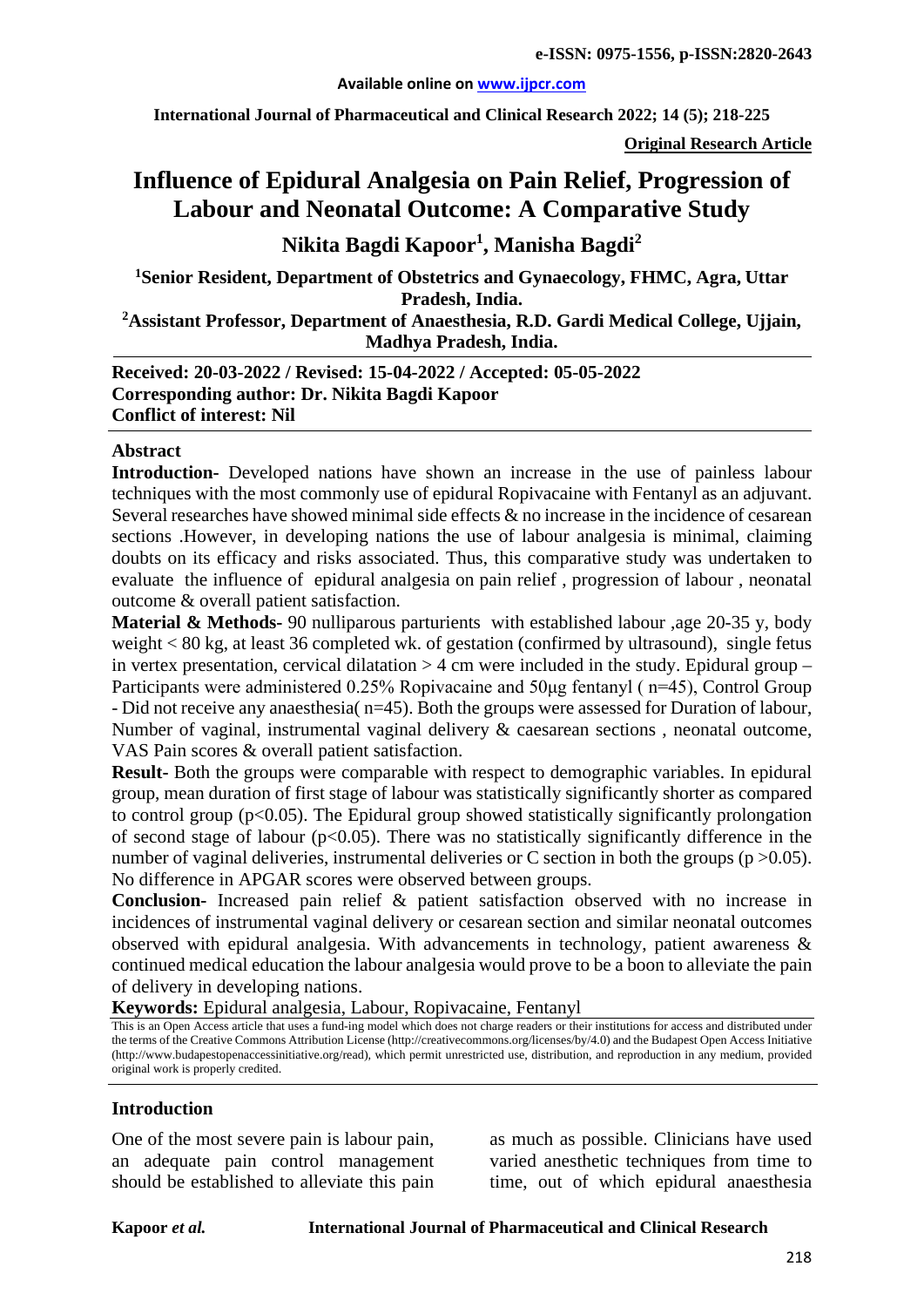have emerged out to be most preferred, frequently used and reliable one. Over 50% of hospital admitted pregnant females in developed countries have been administered epidural analgesia with efficacy. [1]

In India , the incidence of usage of analgesics in labour is 11% only. [2] This may be due to lack of awareness, patient education & financial constraints. On the part of medical professionals doubts on safety & efficacy, lack of proper training & medical education, heavy patient inflow may be reasons for not practicing labour analgesia in daily routine practices. [3]

Epidural analgesia is a relatively safe & effective technique. However, concerns have arised on its effect on the progression of labour, maternal & neonatal effects & patient satisfaction.The advantages of epidural analgesia include painless delivery, reduced stress, patient satisfaction , improved mental well being reduced risk of morbidity with improved neonatal [4]. Also there is balanced rate & amplitude of respiration, balanced acid base balance in both fetus & mother & decrease in blood pressure in preeclamptic patients. Several studies have shown Epidural analgesia to be associated with lower visual analog pain scores during both the first & labor stages. Maximized pain relief was noted with epidural analgesia. [5]

Contrast studies have claimed epidural anesthesia to result in maternal exhaustion , damage to pelvic floor & increased incidence of C sections [6] while others have claimed side effects of hypotension, bradycardia, pruritis, fever with shivers, backache, itching, urinary incontinence, dural puncture, post dural puncture headache. [7]

Thus this study was aimed to compare the influence of epidural anaesthesia on pain relief, progression of labour and neonatal outcome in nulliparous parturients with parturients not receiving any analgesia.

## **Methods**

The study included 90 nulliparous parturients who were undergoing labour came to the maternity ward. The participants who agreed for epidural anaesthesia were enrolled in Group I. Group II included nulliparous parturients not receiving any analgesia. The study protocol explained to participants & attendants & written informed consent undertaken.

Nulliparous women , with age 21-35 y, body weight < 80 kg, at least 36 completed of gestation , established labour, single fetus in vertex presentation, cervical dilatation of equal  $/$  > 4 cm were included in the study. Exclusion criteria included the existence of medical complications like preeclampsia, eclampsia, diabetes, etc), any allergies to local anaesthetics / contraindications for epidural analgesia were excluded from study .

### **Groups**

Epidural Group - Participants received 10 ml of ropivacaine 0.25% and 50μg fentanyl and maintained by using a continuous infusion of ropivacaine 0.1% with fentanyl  $2\mu$ l/ml at a 10ml/hour rate (n=45)

Control Group – Participants did not receive any anesthesia ( n=45)

### Epidural group

A day prior complete pre anaesthetic evaluation was done .Ringer lactate was administered i.v. after 4 cm cervical dilatation was achieved. Patient was made to sit in upright position under complete aseptic precautions 18 G Tuohy needle using loss of resistance technique L3-L4 epidural space was identified .A test dose of 2ml 2% lignocaine administered into epidural space . This was followed by a bolus dose of 10 ml of ropivacaine 0.25% and 50μg fentanyl. Analgesia was maintained using a continuous infusion of ropivacaine 0.1% with fentanyl 2μl/ml at a 10ml/hr rate. Maternal vitals & sensory block levels were monitored throughout the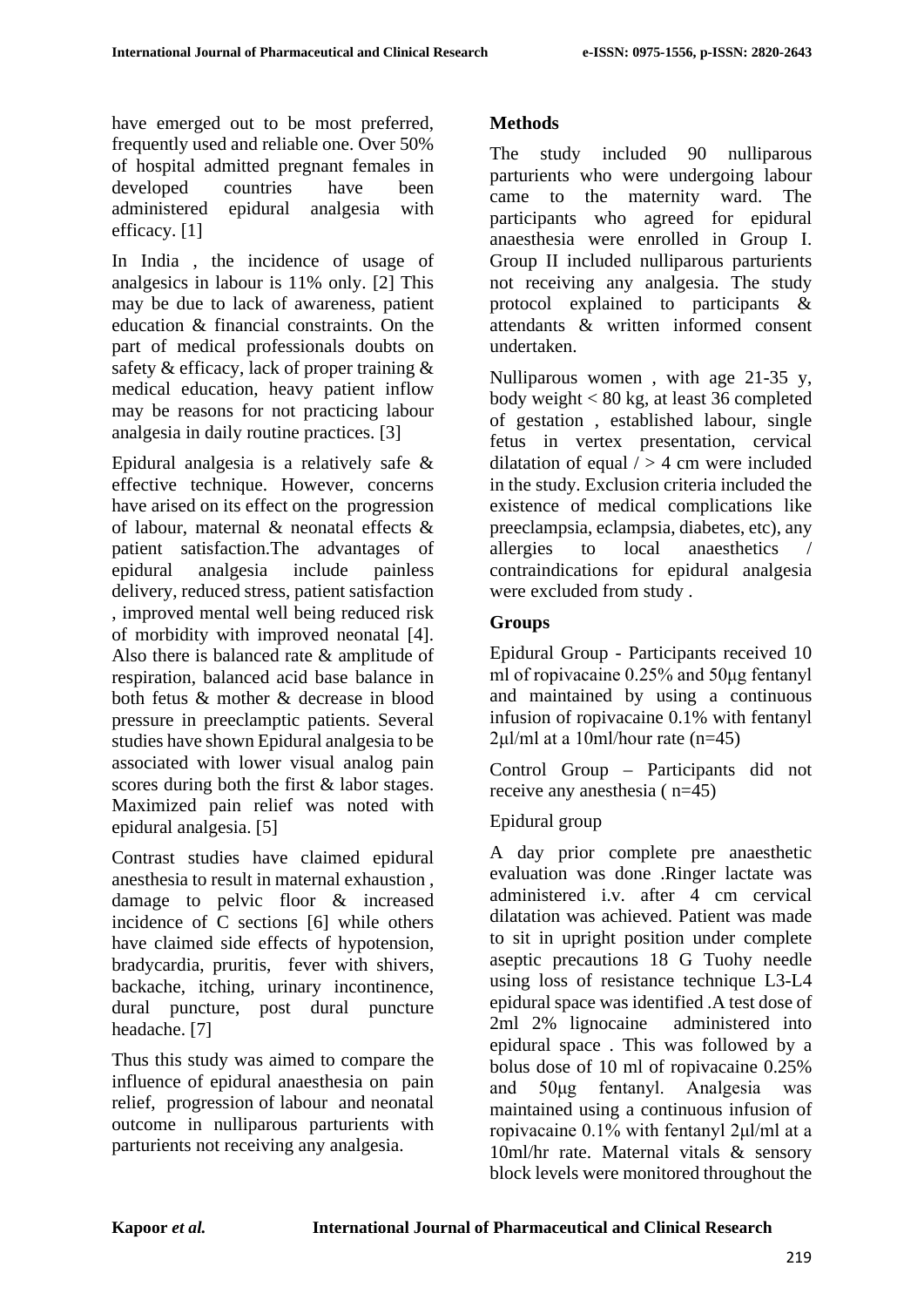labour & postoperative period by trained anaesthetist.

### **Control group**

No anaesthesia was given

#### Obstetric management

The obstetric management of all the patients was managed by experienced gynaecologist & trained hospital healthcare workers. Routine IV fluid administration & external electronic fetal heart rate monitoring was done continuously. To assess the progress of labour , pelvic examination was performed at regular intervals. According to maternal & fetal conditions, the decision of vaginal ,instrumental vaginal / C section delivery was performed.

### **Parameters Assessment**

1.Duration of labour – Time duration of First & second stages of labour was undertaken

2. Number of caesarean sections and instrumental vaginal & vaginal delivery were recorded

3. Neonatal outcome – Assessed by using APGAR score at 5 min.

4. Pain scores- Visual analogue score were recorded

#### **Results**

Both the groups were comparable with respect to demographic variables. (Table 1)

|                    | <b>Epidural Group</b> | <b>Control Group</b> | P value |
|--------------------|-----------------------|----------------------|---------|
| AGE(yr)            | $26.76 \pm 4.09$      | $25.65 \pm 3.86$     | >0.05   |
| WEIGHT $(kg)$      | $77.8 \pm 2.07$       | $76.09 \pm 3.05$     | >0.05   |
| HEIGHT (cm)        | $157 + 3.92$          | $159 + 4.02$         | >0.05   |
| <b>GESTATIONAL</b> | $38 \pm 0.79$         | $37.32 \pm 0.88$     | >0.05   |
| WEEK               |                       |                      |         |

#### **Table I Demographic Variables**

In epidural group, mean duration of first stage of labour was statistically significantly shorter as compared to control  $group(p<0.05)$ . The Epidural group showed statistically significantly prolongation of second stage of labour  $(p<0.05)$ . There was no statistically significantly difference in the no. of vaginal deliveries, instrumental deliveries

or C section in both the groups $(p > 0.05)$ . No statistically significant differences were observed in APGAR scores of both the groups(Table II). The overall VAS scores were statistically significantly lower in epidural group ( $p<0.05$ ). The pain relief & patient satisfaction were observed to be higher in Epidural group.

|  | <b>Table II: Labour Variables</b> |
|--|-----------------------------------|
|--|-----------------------------------|

|                                |               | Epidural                      | Group       | Control               | P value |  |
|--------------------------------|---------------|-------------------------------|-------------|-----------------------|---------|--|
|                                |               | $(\text{mean} \pm S\text{D})$ |             | Group(mean $\pm SD$ ) |         |  |
| Duration of 1st stage (hr)     |               | $4.05 \pm 1.98$               |             | $5.32 \pm 1.32$       | < 0.05  |  |
| Duration of 2nd stage (min)    |               | $38.21 \pm 7.72$              |             | $29.45 \pm 6.75$      | < 0.05  |  |
| Normal vaginal delivery (n, %) |               | 35 (77.7%)                    |             | 39 (86.6%)            | >0.05   |  |
| Instrumental delivery $(n, %)$ |               | $6(13.33\%)$                  |             | $4(8.88\%)$           | >0.05   |  |
| Caesarean delivery (n, %)      |               | $4(8.88\%)$                   |             | $2(4.44\%)$           | >0.05   |  |
| VAS Scores for pain            |               | $4.2 \pm 0.75$                |             | $8.6 \pm 1.03$        | < 0.05  |  |
| Apgar score at 5 min $(n, %)$  |               |                               |             |                       |         |  |
| >7                             | $41(91.11\%)$ |                               | 42(93%)     |                       | >0.05   |  |
| $\leq$                         | $4(8.8\%)$    |                               | $3(6.66\%)$ |                       | >0.05   |  |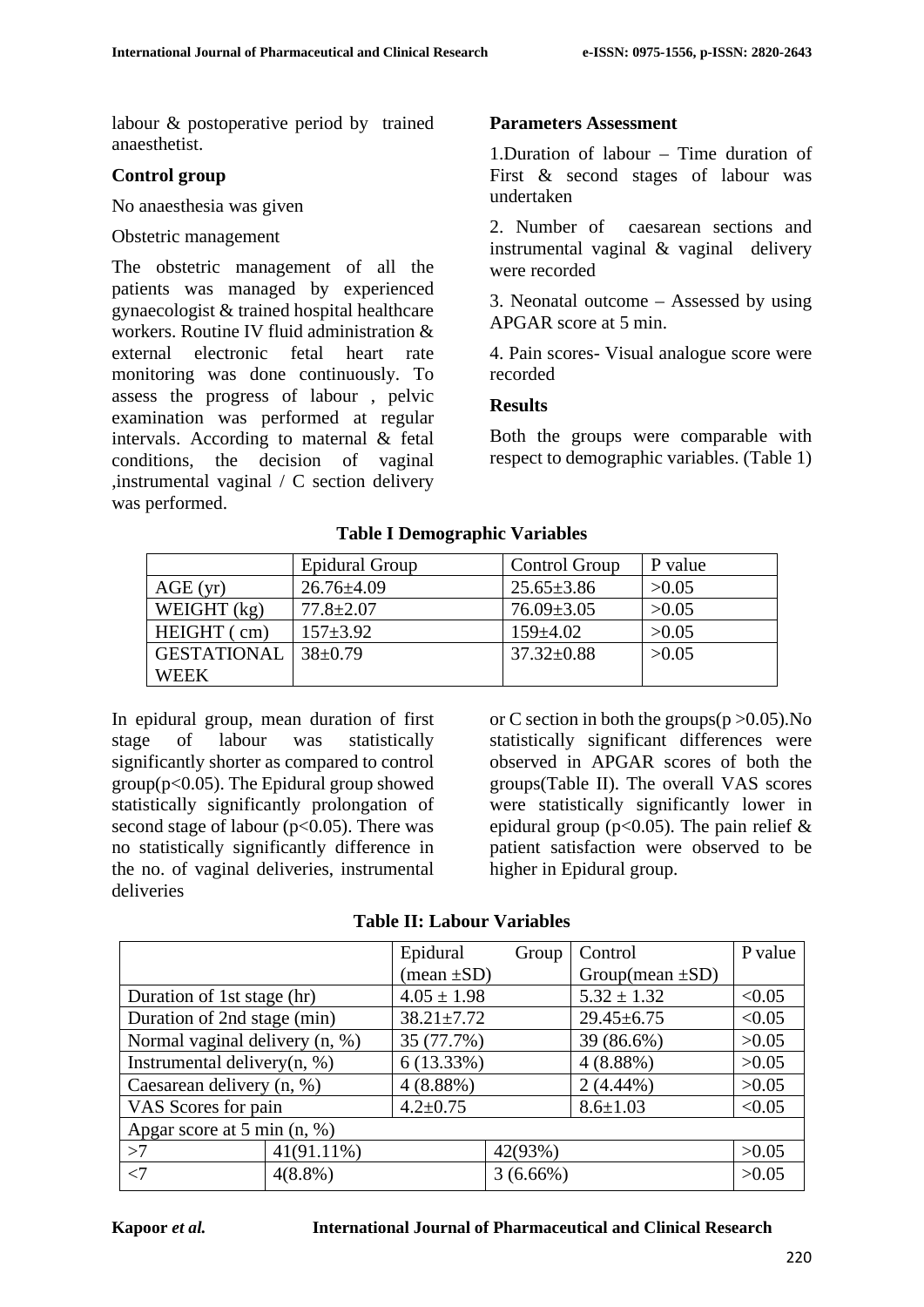

**Figure1 Overall Pain Scores**

### **Statistical analysis**

The study data was tabulated & statistically analysed using SPSS version 22.0 for Windows (IBM Corp, India). Quantitative data are presented as mean ± SD . Intergroup comparisons were made using Student's paired *t*-test used to analyse inter f=group comparisons. P-value 0.05 at 90% confidence interval was considered to be statistically significant. Data was expressed as number n and %.

### **Discussion**

Pain has been defined as An unpleasant sensory & emotional experience associated with or resembling that associated with, actual or potential tissue damage. [8] Greater sensory pain is experienced by nulliparous women in the first stage of labour, while second stage is more enhanced in multiparous women. Two components of labour pain are somatic & visceral. In the first stage of labour, uterine contraction & dilatation of cervix occurs. Small unmyelinated C fibres carry the pain impulses to the dorsal horn of spinal cord (T10-L1 segment). In the later stages of pain is carried away by myelinated thick  $A\delta$ fibres of the posterior cutaneous nerve to the nerve roots of  $S2 - S4$  due to which a sharp somatic pain is felt in the perineum. [9]

The labour pain leads to the release of catecholamines which causes constriction of uterine blood vessels, compromising the fetal blood supply, oxygen & metabolic acidosis. Also prolongation of labour can cause injury to mother & child. Epidural analgesia is a proven safe & effective method to reduce labour pain & its side effects on sympathetic nervous system & respiration, due to reduction in catecholamines release. Therefore, suppression of labour pain should be advised to minimize the suffering of mother with minimal obstetrics & neonatal outcomes. [10]

In the present study, 0.25% Ropivacaine with 50 mcg fentanyl were administered to provide labour analgesia in labour group. 0.25% Ropivacaine is the second most common choice of local anesthetic used by Anaesthetics due to its lesser cardiac & neuro side effects. Fentanyl is the most common adjuvant used.

The present study observed lower VAS scores in epidural group as compared to control group ( $p < 0.05$ ). Also higher patient satisfaction was noted. Also, Halpern et al concluded a much better pain relief and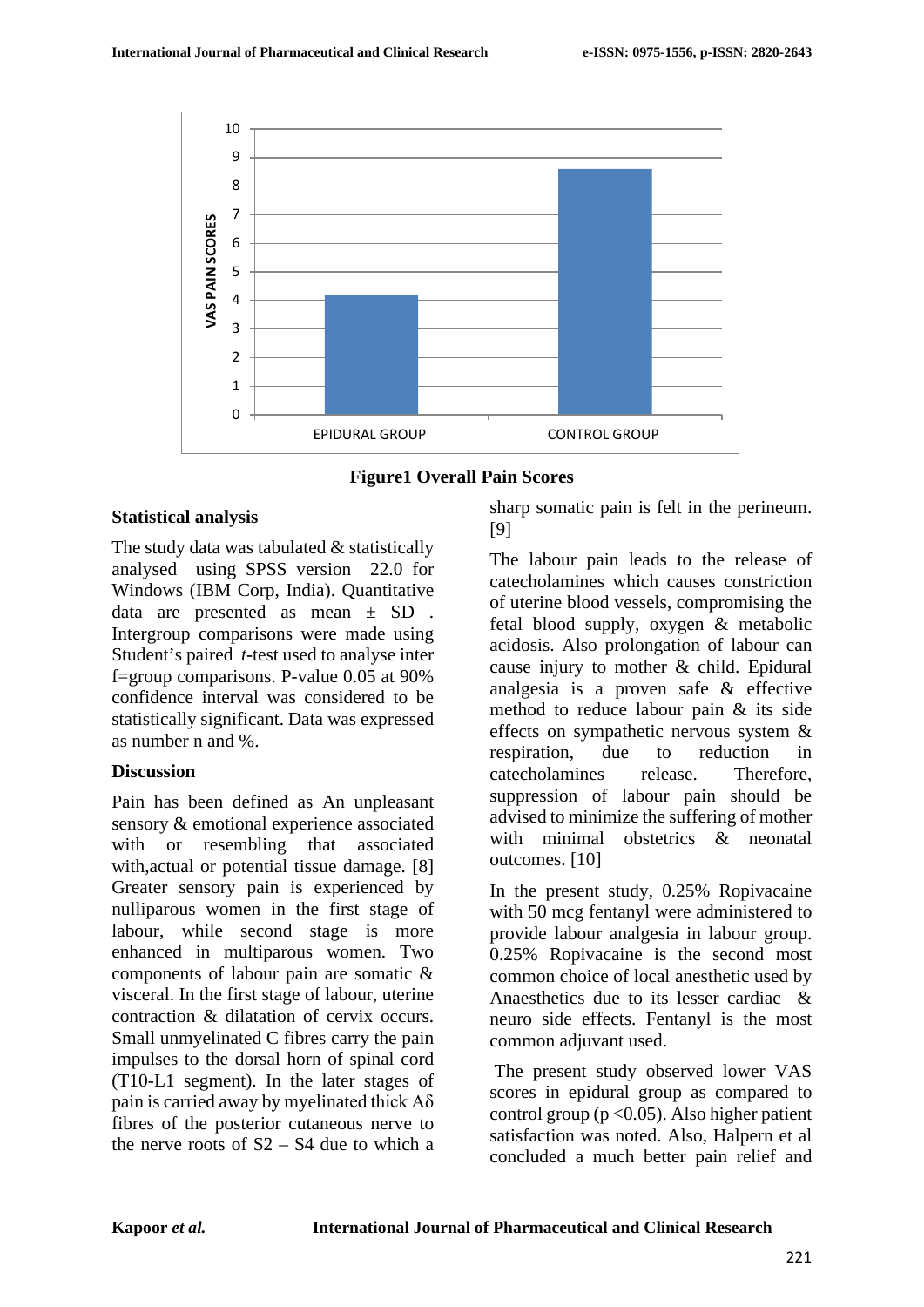patient satisfaction with epidural labor analgesia. [5]

The present study observed no statistically significant difference in the mean duration of first stage of labour between both the groups (p>0.05). The duration of second stage labour was found to be prolonged in epidural group  $(p<0.05)$ .

Thoubourn et al explained the role of epidural analgesics in prolonging labour to its motor blocking ability with associated weakening of pelvic floor muscles due to which effective maternal pushing & involuntary bearing down reflex is affected. [11] Perhaps Nafisi et al 2006 demonstrated reduced motor blockage when diluted anesthetics are used. [12] Schnider SM et al in contrast demonstrated accelerated labour progression resulting from reduced maternal catecholamines due to effective lumbar epidural analgesia. Thus the inhibitory effect of maternal catecholamines on uterine contractility is counteracted. [13]

Halpern et al concluded a longer second stage labor i.e. 14 minutes longer during epidural analgesia . Widely varying effects are reported for first stage labor length. Epidural labour group experiences frequent oxytocin augmentation . There is a possibility of lengthening of labour by altering the uterine sympathetic parasympathetic balance. [5] Kiselev M, 2001 stated slower cervical dilatation 0.4 cm /hr with epidural labor analgesia. [14]

Some direct & indirect problems can occur with labor prolongation as slow labour progression can become arrested & lead to operational delivery.

Alexander et al observed decreased uterine performance due to oxytocin augmentation in epidural group resulting in prolongation of both stages of labour. Also when epidural analgesia is used, modifications should be done in the management of first stage of labor. These influence to minimize the C sections rates in epidural labour analgesia. [15]

Anwar S et al 2015 observed prolongation of second stage of labour, increased rate of instrumental delivery, relatively better neonatal outcome with a few intra-partum complications in epidural labour analgesia group. [16]

The present study observed no statistically significant difference with respect to differences in incidence of vaginal delivery, instrumental delivery  $& C$  section(p $>0.05$ ). .

Several randomized clinical trials (RCT) and impact studies concluded that the technique of analgesic does not influence the C section rate or instrumental vaginal delivery. Various RCT & meta analysis by Halpern et al [5], Zhang et al [17], Segal et al [18] noted no overall statistically significant increased C section delivery rates.

Accordingly, study by Agrawal D [19] also observed no statistically significant difference in the incidences of caesarean sections, instrumental and normal vaginal deliveries.

In Retrospective studies, such as by Lieberman et al involving data of 1,733 women, 57% women undergoing labour opted for epidural analgesia .Epidural analgesia group presented with more C section rates since the patients were short, heavy, with larger fetus presenting at greater gestational age, featl malpositioning, with lower cervical dilation, required more oxytocin augmentation & varied demographic differences . [7]

In contrast , Thorp etal 1993 [20], Zimmer et al 2000 [21], Liang et al [22] observed higher C section rates in partirutents receiving epidural analgesia. Studies by Liang et al [22], Bakhamees et al [23], Raja et al [24], Anim Somouh et al [25] have observed statistically significantly increased incidences of instrumental vaginal delivery with epidural analgesia as compared with systemic opioids. Instrumental vaginal deliveries have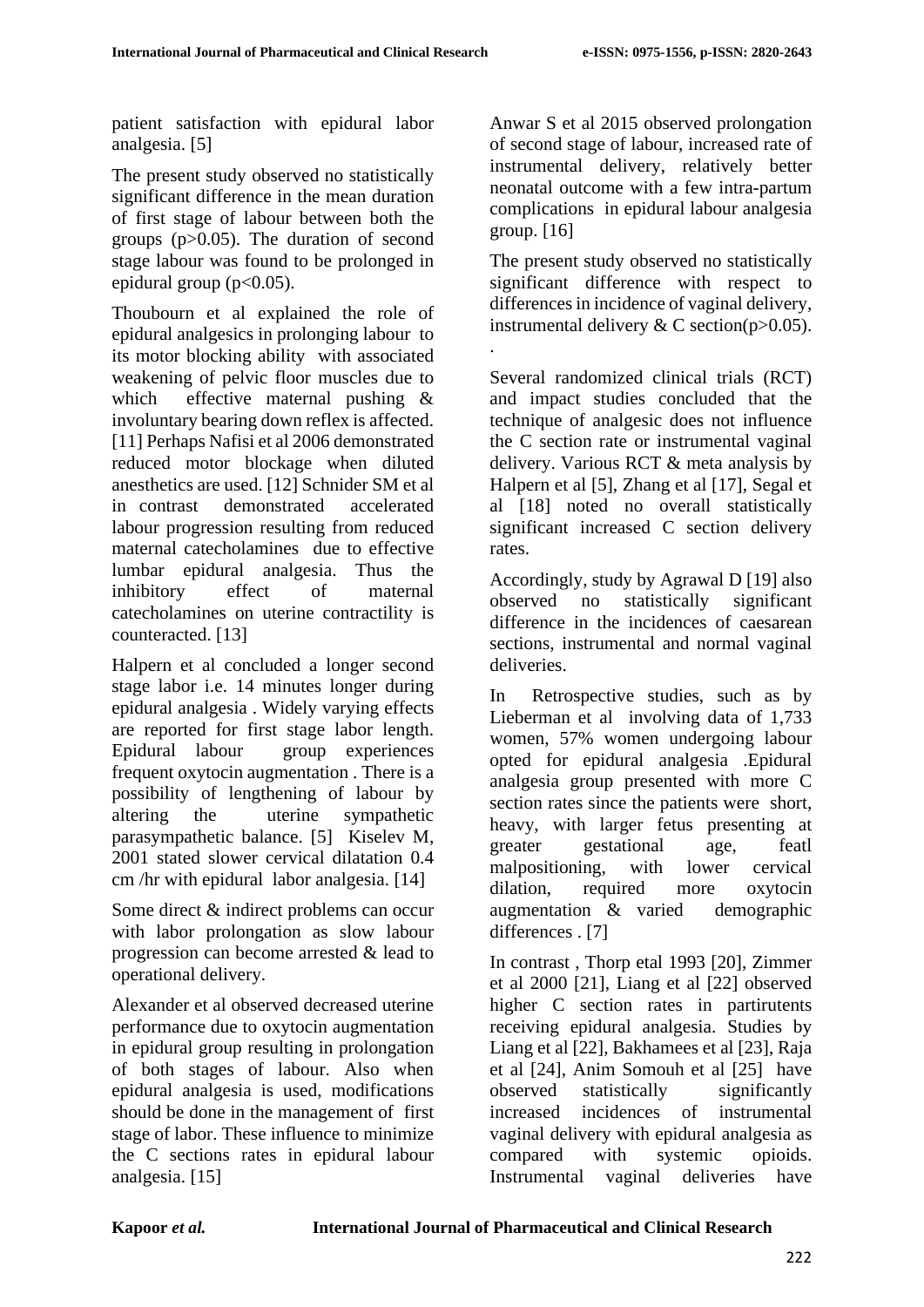declined with time reflecting improved epidural techniques & management of epidural labour.. [26]

In the present study, no statistically significant difference in APGAR scores were observed at 5 min in both the groups  $(p>0.05)$ . The APGAR scores in epidural & control groups were  $>7$  in 91.11% & 93% neonates respectively . Thus the neonatal outcomes scored well & were not influenced by epidural analgesia.

Halpern et al compared epidural analgesia with iv opiods in labour pain & observed no increased incidence of fetal heart rate abnormalities, severe asphyxia ,intrapartum meconium or early or 24 hour Neuroadaptive and Adaptive Capacity scores were observed. Also the neonates of the study participants (epidural group) had a less need for neonatal naloxone & lower rates of Apgar score < 7 at 1 minute and at 5 min . [5]

Leighton and Halpern 2002 noted better neonatal outcomes in epidural analgesia group & may be more dose dependent. [27]

Anwar S et al 2015 concluded that both epidural & control group did not observed any difference in Apgar scores at 1 min and 5 min. Neonates did not require bag /mask resuscitation. [16] Accordingly no adverse effects observed by Naz & Saeed. [28] In a systematic review & meta-analysis involving 2000 neonates by Menez-Orieux C comparing delayed & early pushing in patients with epidural analgesia no adverse neonatal outcome were noted . The parameters analysed were Apgar scores, umbilical artery pH resuscitation, perinatal death. [29,30]

### **Conclusion**

Epidural analgesia with 0.25% Ropivacaine & 50mcg Fentanyl in nulliparous females undergoing labour resulted in increased patient satisfaction and lower pain scores. No differences in number of vaginal, instrumental vaginal delivery or C section were noted. There was prolongation of second stage labour & better neonatal outcomes were observed. With advancements in the technology Epidural analgesia is safer & most efficacious form of labour analgesia, its use does not hamper the progress of labour or neonatal outcome.

### **References**

- 1. Camann, W.Pain relief during labor. Obstetric Anesthesia Digest 2005; 3: 115.
- 2. Pandya ST. labour analgesia : Recent advances. Indian J Anaesth. 2010;54:400-8
- 3. James JN, Prakash KS and Ponniah M. Awareness and attitudes towards labour pain and labour pain relief of urban women attending a private antenatal clinic in Chennai, India. Indian J Anaesth. 2012 Mar-Apr; 56(2): 195– 198.
- 4. Robert, R. & Gaiser, R. R. Labor epidurals and outcome. Best Practice and Research. Clinical Anaesthesiology 2005;1:1.
- 5. Halpern SH, Abdallah FW. Effect of labor analgesia on labor outcome. Curr Opin Anaesthesiol 2010;23:317–322.
- 6. Mayberry, L. J., Clemmens, D., & De, A.Epidural analgesia side effects, cointerventions and care of women during childbirth: a systematic review. American Journal of Obstetrics and Gynecology 2002; 5: S81-S93.
- 7. Lieberman, E. Epidemiology of epidural analgesia and cesarean delivery. Clinical Obstetrics and Gynecology 2002;2:317-331.
- 8. Srinivasa N Raja et al. Pain. The revised International Association for the Study of Pain definition of pain: concepts, challenges, and compromises 2020 ;161(9):1976-1982.
- 9. [Reena,](https://indianjpain.org/searchresult.asp?search=&author=Reena&journal=Y&but_search=Search&entries=10&pg=1&s=0) [Bandyopadhyay](https://indianjpain.org/searchresult.asp?search=&author=Kasturi+H%2E+Bandyopadhyay&journal=Y&but_search=Search&entries=10&pg=1&s=0) KH, [Afzal](https://indianjpain.org/searchresult.asp?search=&author=Mumtaz+Afzal&journal=Y&but_search=Search&entries=10&pg=1&s=0) M, [Mishra](https://indianjpain.org/searchresult.asp?search=&author=Amiya+K%2E+Mishra&journal=Y&but_search=Search&entries=10&pg=1&s=0) AK, [Paul](https://indianjpain.org/searchresult.asp?search=&author=Abhijit+Paul&journal=Y&but_search=Search&entries=10&pg=1&s=0) A. Labor epidural analgesia: Past, present and future 2014;28(2):71-81
- 10. Anim-Somuah M, Smyth R, Howell C. Epidural versus non-epidural or no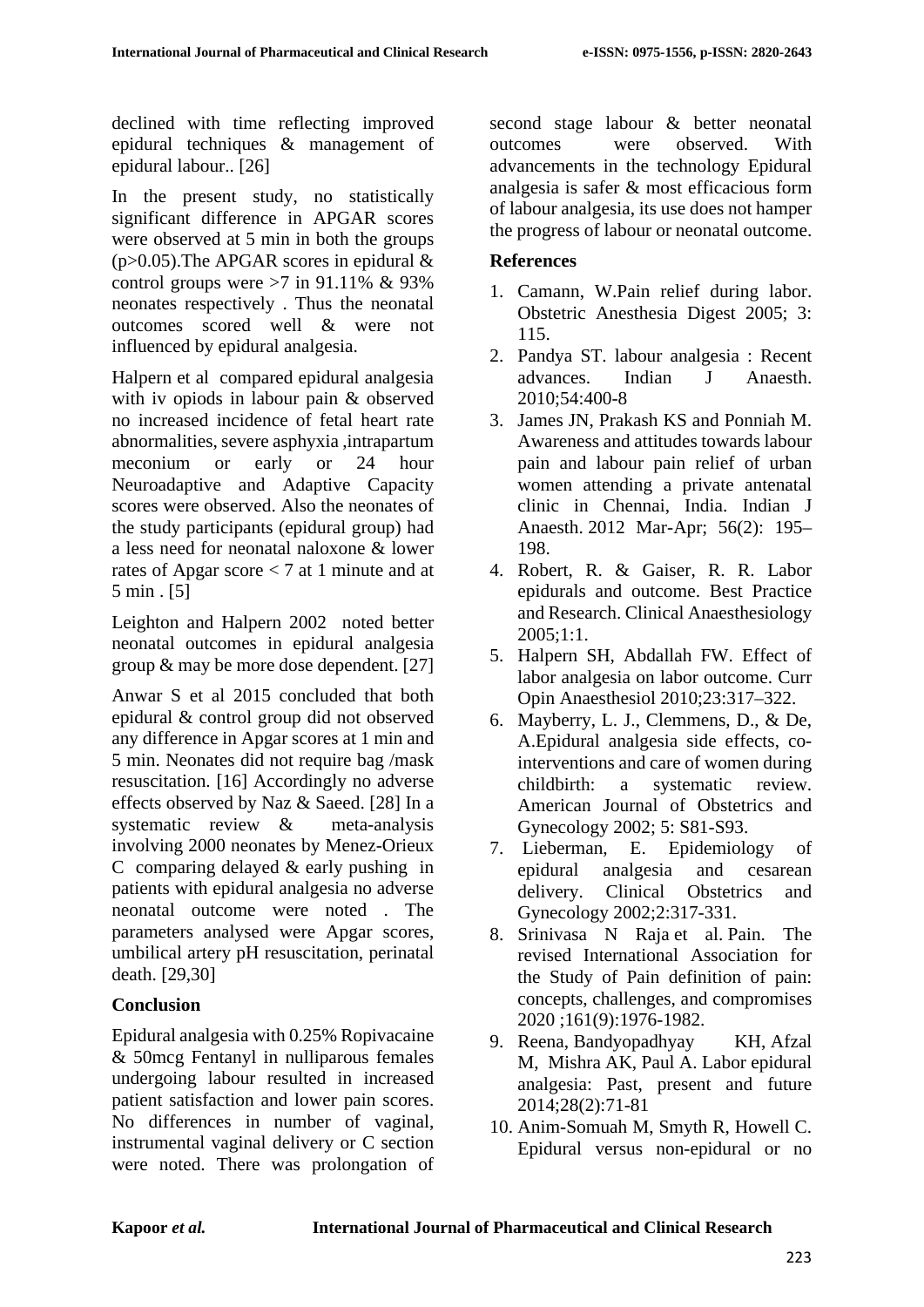analgesia in labour. Cochrane Database Syst Rev 2005;4:CD000331.

- 11. Thorburn J, Moir DD. Extradural analgesia: The influence of volume and concentration of bupivacaine on the mode of delivery, analgesic efficacy, and motor block. Br J naesth 1981;53:933-9.
- 12. Nafisi S. Effects of epidural lidocaine analgesia on labor and delivery: A randomized, prospective, controlled trial. BMC Anesthesiol 2006;6:15.
- 13. Schnider SM, Abboud TK, Artal R, Henriksen EH, Stefani SJ, Levinson G. Maternal catecholamines decrease during laborafter lumbar epidural anesthesia. A m J Obstet Gynecol 1983;147:13-5.
- 14. Kiselev M, Tornatore JM, Leighton BL, Halpern SH, Kjaer K,Fong J, et al. Latent phase cervical dilation is faster during epidural meperidine than during epidural bupivacaine labor analgesia in nulliparous, induced-labor patients [abstract].Anesthesiology 2001;(SOAP Suppl):3.
- 15. Alexander, J. M., Sharma, S. K., McIntire, D. D., & Leveno,K. J. Epidural analgesia lengthens the Friedman active phase of labor. Obstetrics and Gynecology 2002 1,46- 50.
- 16. Anwar S, Anwar MW,Ayaz A, Danish N, Ahmad S. Effect of epidural analgesia on labor and its outcomes. J Ayub Med Coll Abbottabad 2015;27(1):146-150
- 17. Zhang M, Yang HX, Li HY, Shi HX, Qu Y. Influence of combined spinalepidural analgesia and epidural analgesia on the progress of labour. Zhonghua Fu Chan Ke Za Zhi. 2005;40:365-68.
- 18. Segal, S., Blatman, R., Doble, M., & Datta, S. The influence of the obstetrician in the relationship between epidural analgesia and cesarean section for dystocia. Anesthesiology 1999;91: 90-96.
- 19. Agrawal D, Makhija B, Arora M, Haritwal A and Gurha P. J Clin Diagn Res. 2014; 8(10): OC03–OC06.
- 20. Thorp JA, Hu DH, Albin RM, et al. The effect of intrapartum epidural analgesia on nulliparous labour: a randomized, controlled, prospective trial. Am J Obstet Gynecol. 1993;169:851-58.
- 21. Zimmer EZ, Jakobi P, Itskovitz-Eldor J, et al. Adverse effects of epidural analgesia in labour. Eur J Obstet Gynecol Reprod Biol. 2000;89:153-57.
- 22. Liang CC. Does intrapartum epidural analgesia affect nulliparous labour and postpartum urinary incontinence? Chang GUNG Medical J. 2007;30:161- 67.
- 23. Bakhamees H, Hegazy E. Does epidural increase the incidence of cesarean delivery or instrumental labour in Saudi populations? Middle East J Anesthesiol. 2007;19:693-704.
- 24. Raja KS, Tasleem H. Influence of epidural analgesia on frequency of instrumental delivery and duration of labour. Rewal Medical J. 2009;34:86- 88.
- 25. Anim-Somuah M, Smyth RM, Jones L. Epidural versus non-epidural or no analgesia in labour. Cochrane Database Syst Rev. 2011;CD000331.
- 26. Roberts CL, Algert CS, Douglas I, Tracy SK, Peat B. Trends in labour and birth inter-ventions among low-risk women in New South Wales. Aust NZ J Obstet Gynaecol. 2002;42:176-81.
- 27. I Gde Made Satya Wangsa, Wiradiputra, A. E. ., Putra , G. N. P. W. ., & Deker, M. . (2022). Talus Fracture in a 24-Year-Old Patient: A Case Report. Journal of Medical Research and Health Sciences,
- 28. 5(4), 1973–1979. https://doi.org/10.52845/JMRHS/2022- 5-4-18
- 29. Leighton BL, Halpern SH. The effects of epidural analgesia on labor, maternal, and neonatal outcomes: a systematic review.Am J Obstet Gynecol 2002;186:S69 –77.